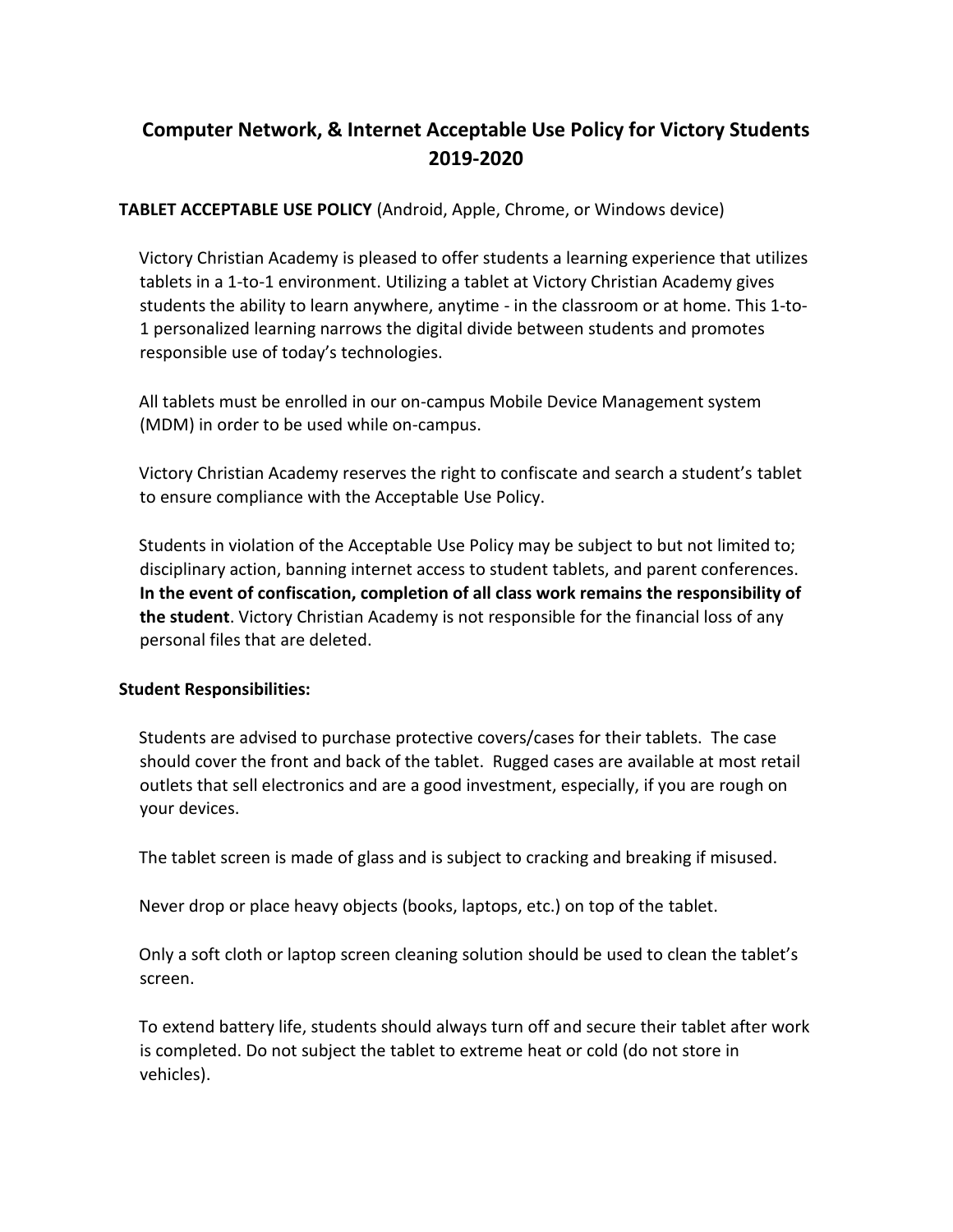## **Safeguarding and Maintaining as an Academic Tool:**

Students are required to have their tablet at school every day, fully charged. Charging at school is prohibited.

If a tablet is left at home or is not charged, the student remains responsible for completing and submitting all coursework as if they had use of their tablet. **Repeat offenses will require a parent meeting with the Principal and/or Technology Director.**

Malfunctions or technical issues are not acceptable excuses for failing to complete an assignment, unless no other means of completion exist.

Items deleted from the tablet cannot be 'undeleted', so backing up your work is very important. Work completed on the tablet should be saved to your DRIVE account.

Preloaded apps may not be deleted and they must be updated periodically.

Memory space is limited. Academic content takes precedence over personal files and apps.

In the case of memory space conflict, personal files/apps must be removed at the student's expense.

Non-educational content is for personal use only and should not be shared in any manner, audio or visual, with other students. The volume is to remain on mute unless headphones are attached and/or permission is obtained from the teacher.

The whereabouts of the tablet should be known at all times. It is the student's responsibility to keep their tablet secure.

Tablets belonging to other students are not to be tampered with in any manner. If a tablet is found unattended, it should be given to the nearest faculty/staff member.

#### **Lost, Damaged or Stolen Tablet:**

If a Tablet is lost, stolen, or damaged, the Principal's Office must be notified immediately.

Tablets that are believed to be stolen can be tracked through the Mobile Device Management System. Lost Tablets that cannot be recovered are capable of being remotely wiped.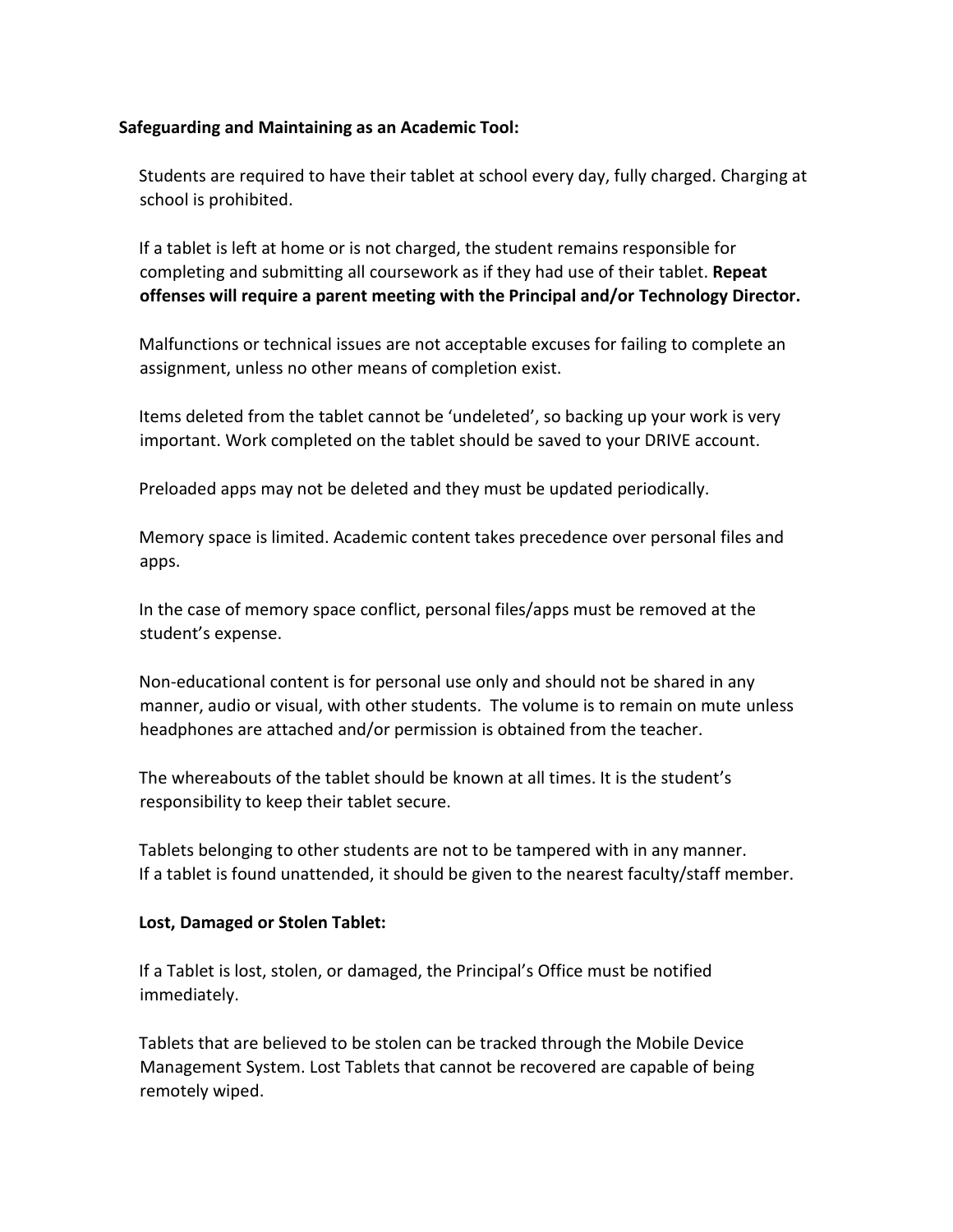**Student-Owned Tablets:** We strongly urge families to purchase a protection plan such as those offered by AppleCare and Squaretrade. Students must have a tablet with them each day. In the event a student damages a personal Tablet, it is the family's responsibility to ensure the student has a tablet for class as soon as possible. *Note: Smartphones may not be used in lieu of tablets*.

#### **Tablet Use and Monitoring**

The tablet is subject to routine monitoring by teachers, administrators, and the technology staff. The Victory Christian Academy Technology Department will periodically monitor tablet wireless activity. If the acceptable use policy is violated, parents will be notified and disciplinary action may result.

Prohibited Uses Include:

- Games Games may not be opened or played during any class period or passing period, regardless of whether the teacher has finished for the day. Games may only be played at break, lunch, and before/after school.
- Accessing Inappropriate Materials All material on the tablet must adhere to the values and mission of Victory Christian Academy. Students must abide by these same guidelines when using lab computers and laptops. Students are not allowed to send, access, upload, download, or distribute offensive, profane, threatening, pornographic, obscene, or sexually explicit materials. The use of alternate DNS's and proxy sites are also prohibited.
- Illegal Activities Use of the school's internet/E-mail accounts for financial or commercial gain or for any illegal activity.
- Violating Copyrights Students can have music and install apps on their tablets, however the items downloaded and synced to the tablet must be in compliance with Federal copyright laws.
- Cameras Students must use good judgment and follow the predefined Victory Christian Academy rules of conduct when using the camera. The student agrees that the camera will not be used to take inappropriate, illicit or sexually explicit photographs or videos, nor will it be used to embarrass anyone in any way. Any use of cameras in restrooms or private areas, regardless of intent, will be treated as a serious violation.
- Use of the camera and microphone are strictly prohibited in the classroom and common areas unless permission is granted by a teacher.
- Misuse of Passwords/Unauthorized Access Students should set a passcode to their tablet to prevent other students from misusing their tablet. Any student caught trying to gain access to another student's accounts, files or data will be subject to disciplinary action.
- Malicious Use/Vandalism Any attempt to destroy hardware, software or data.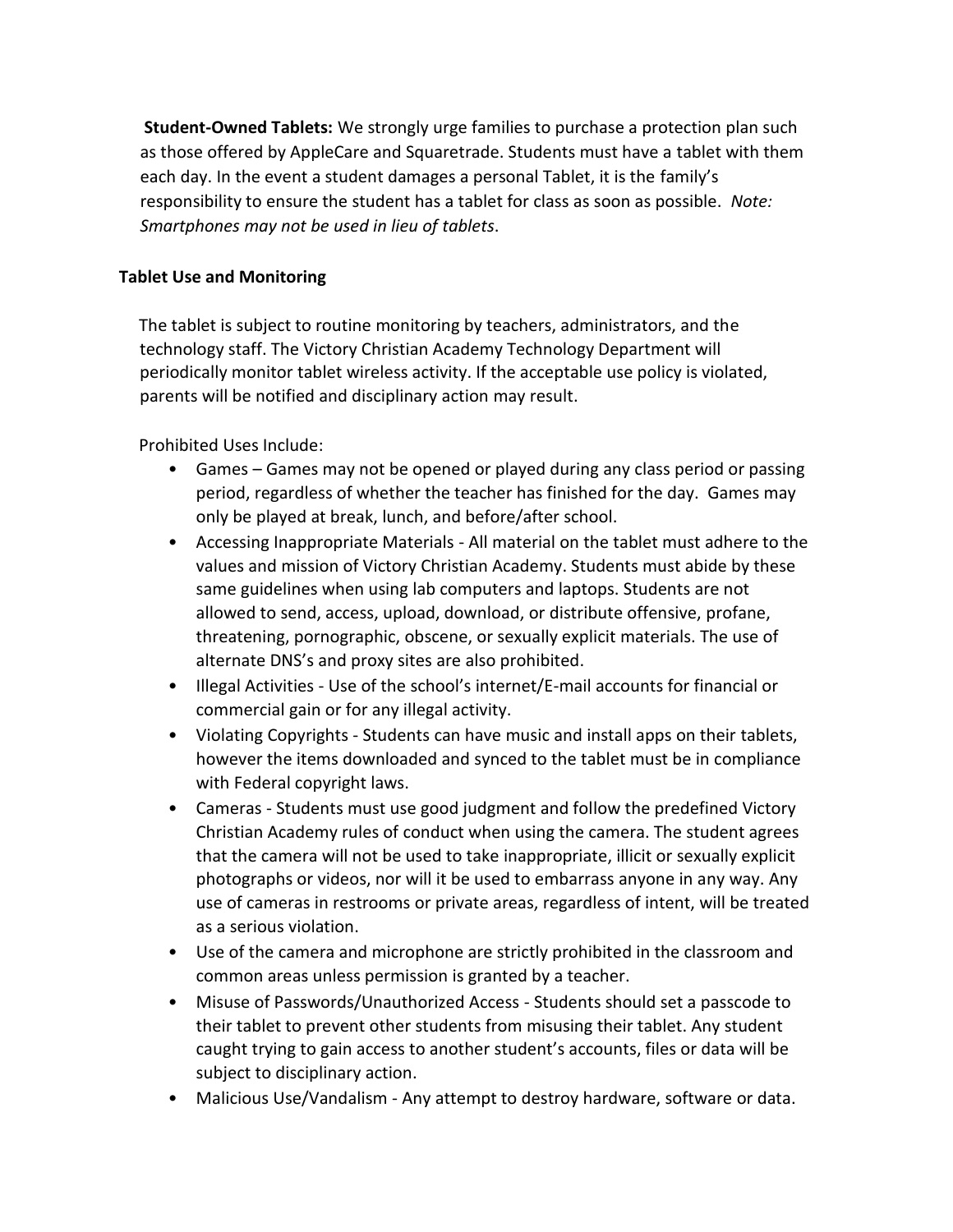- Jailbreaking Jailbreaking is the process that removes any limitations placed on a tablet by the manufacturer. Once jailbroken, users are able to download additional applications, extensions and themes that are not otherwise available. Jailbreaking results in a less secure device and is strictly prohibited.
- **Tampering with School-Assigned Profiles – Students must not remove or otherwise modify the tablet profiles that have been issued by the school.**

#### **COMPUTER, NETWORK, AND INTERNET ACCEPTABLE USE POLICY**

Victory Christian Academy High School is pleased to make available to students access to the school Network and to the Internet. In order for us to be able to continue to make the computer Network and Internet access available, all students must take responsibility for appropriate and lawful use of this resource. Students must understand that one student's misuse of the network and Internet access may jeopardize the ability of all students to enjoy such access. While the school's teachers and staff will make reasonable efforts to supervise student use of the Network and Internet, they must have student cooperation in exercising and promoting responsible use of this resource.

Listed below are the provisions of your agreement regarding computer Network and Internet use. If any user violates this Policy and Agreement, the student's access may be denied, and he/she may be subject to additional disciplinary action.

#### **Student Access**

A student who submits a properly signed Policy and Agreement to the school and follows the policy to which he/she has agreed will be permitted access to the VICTORY CHRISTIAN ACADEMY Network and Internet. Students will be asked to sign a new Policy and Agreement *each year* that they are students at Victory Christian Academy before they are given access to the Network and the Internet.

#### **Guidelines:**

All users and their parents/guardians are advised that access to the electronic network may include the potential for access to material inappropriate for school-aged pupils. Every user must take responsibility for his/her use of the computer network and Internet and avoid these sites.

• **Electronic Correspondence on VICTORY CHRISTIAN ACADEMY computers is allowed only through your VICTORY CHRISTIAN ACADEMY provided account and should be used for school purposes only.** *\*\*All other correspondence is prohibited.* This includes but is not limited to: chat rooms, personal email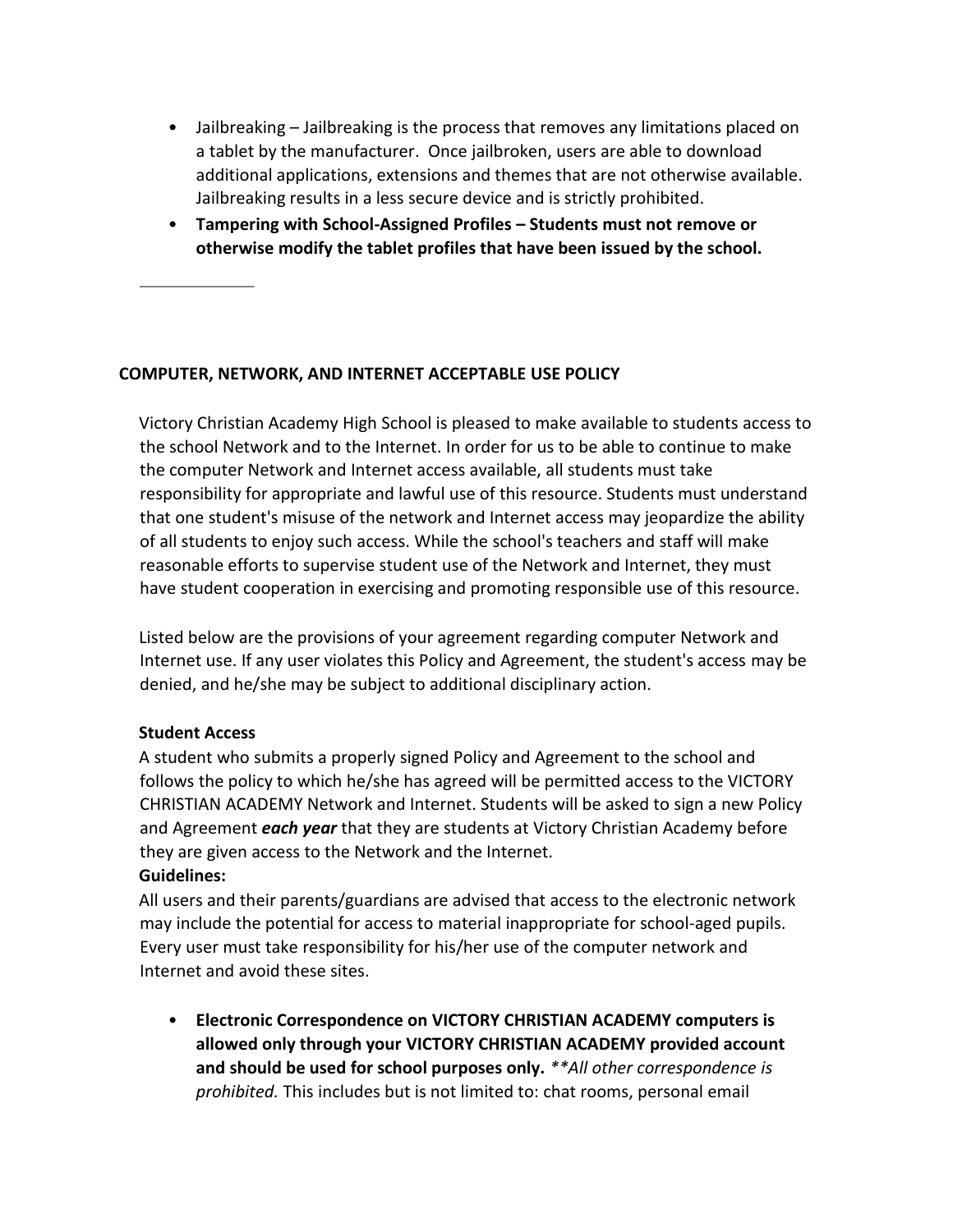accounts, instant messages, blogs, or any form of correspondence not authorized by your teacher(s).

- The following uses are also **prohibited:**
- Offering for sale or use any substance which is prohibited by Victory Christian Academy Student Handbook; Viewing, transmitting or downloading inappropriate materials or materials that encourage others to violate the law;
- Intruding into the school network or the computer of others;
- Downloading any programs or files, such as but not limited to MP3s files, onto computers or user directories, or for the purpose of saving to disks or USB memory accessories;
- Game/music playing on Victory Christian Academy computers;
- Using proxy servers;
- Commercial use; students may not sell, buy or bid on anything over the Internet. Students may not supply private information about you or others, including credit card numbers, social security numbers, private addresses, etc.
- Connecting a personal laptop to the Victory Christian Academy Network without permission.
- **You must not disclose or share your password with others.**
- Only school issued DVD/CDs may be used on Victory Christian Academy computers.

**Privacy:** Network and Internet access is provided as a tool for your education. Victory Christian Academy reserves the right to monitor, inspect, copy, review and store at any time and without prior notice all usage of the computer network and Internet access and all information transmitted or received in connection with such usage. All such information shall be the property of Victory Christian Academy and no user shall have any expectation of privacy regarding such materials.

**Failure to Follow Policy and Breach of Agreement:** The student's use of the computer Network and Internet is a privilege, not a right. A user who violates this policy and breaches his/her Agreement, may receive a minimum of two weeks suspension from the school network. Any second offense may result in disciplinary action, determined by the Principal.